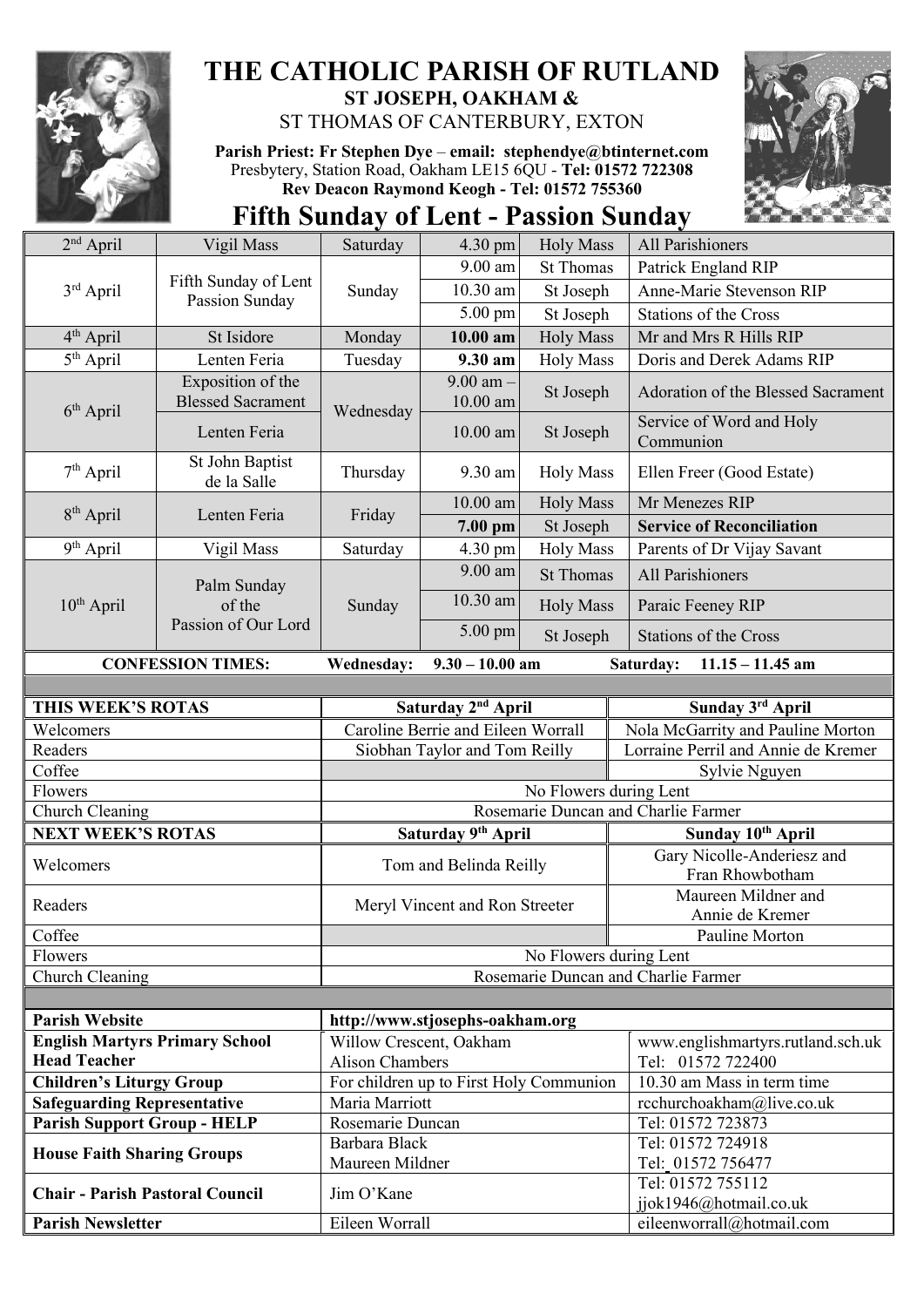**Please pray for the following who are ill:** *Colleen Lully, Mary Hurst, Sarah Ennis, Marie-Jeanne LloydHughes, Philip Quinn, Teresa Thompson, Sharon Larkworthy, Halina Woolford, Myra Smith, Janet and Barry ChalmersStevens, Fr David Bowler, Annie Welsh, Floss Jepson, Joy Widdows, Krystyna Chritchlow, Sally Blythin, Richard Goodger, Jim Whalley,, Fr John Trenchard, Elisabeth Simpson, Florence Valentine, Alison Pepperdine. Neil Mackenzie, David Price, Fr Kevin Gradwell, Moira McCormick, Claire Smith, Fiona Ruddle, Calum Simpson and Angela Munton, John Shortmoor,Joseph Shortmoor and Fr Tom McGovern, Elizabeth Ann Hill, Melanie McDonald, Ita Jones and Michael Dawson - If you cannot see your loved one's name in this sick list online you need to sign a consent form – please email Maria at* [rcchurchoakham@live.co.uk](mailto:rcchurchoakham@live.co.uk)*.*

*Anniversaries Margaret Murton, Angela Clipsham, David Healey, George Hyde, Josephine Goddard, Ray Tyler, Joan Noble, Carol Seaton, James Tyler and Ciro Nerini*

| Carol Beaton, James Tyler and Ciro Nerthi                                                                                                                                                                                                           |  |                                                                                                                                                                                                                                                                                                                                    |                                                                                                                                                                  |
|-----------------------------------------------------------------------------------------------------------------------------------------------------------------------------------------------------------------------------------------------------|--|------------------------------------------------------------------------------------------------------------------------------------------------------------------------------------------------------------------------------------------------------------------------------------------------------------------------------------|------------------------------------------------------------------------------------------------------------------------------------------------------------------|
| Last week's collection<br>Collections<br>£127.04<br>Planned Giving and Donations<br>£822.00<br>£949.04<br>Total                                                                                                                                     |  | Do please take the opportunity to make a <b>good Confession</b> during Lent<br>in preparation for Holy Week and Easter. This week, the clergy of the<br>deanery parishes will be available for the Penitential Services each                                                                                                       |                                                                                                                                                                  |
| Don't forget to join us for coffee<br>after Holy Mass on<br>Wednesday and Sunday.                                                                                                                                                                   |  | evening at 7.00 pm as follows:                                                                                                                                                                                                                                                                                                     |                                                                                                                                                                  |
| Stations of the Cross each week in Lent<br>on Fridays at 10.45 am, shared with All<br>Saints.<br>Friday 8 <sup>th</sup> April – St Joseph's<br>On all Sundays in Lent, we will also make<br>the Stations of the Cross at<br>5.00 pm in St Joseph's. |  | Monday 4 <sup>th</sup> April<br>Tuesday 5 <sup>th</sup> April<br>Wednesday 6 <sup>th</sup> April<br>Thursday 7 <sup>th</sup> April<br>Friday 8 <sup>th</sup> April                                                                                                                                                                 | St Mary and St Augustine, Stamford<br>St Mary the Immaculate, Grantham<br>St Guthlac, Market Deeping<br>St John the Baptist, Melton Mowbray<br>St Joseph, Oakham |
| <b>Parish Council Meeting Minutes</b>                                                                                                                                                                                                               |  | <b>Good Friday Witness Walk</b>                                                                                                                                                                                                                                                                                                    |                                                                                                                                                                  |
| If you would like a copy of the minutes of<br>the latest PPC meeting, please email Maria<br>at rechurchoakham@live.co.uk<br><b>Easter Flowers</b> There will be a collection                                                                        |  | Churches Together are organising the annual Christian Walk of Witness on Good<br>Friday 15 <sup>th</sup> April, for the first time since the pandemic, as follows:<br>10.15 am - Assemble in the grounds of St John and St Anne<br>10.30 am - Silent walk of Witness through the town along the High Street to the<br>Market Place |                                                                                                                                                                  |
| after Holy Mass this weekend (2nd/3rd<br>April) for Easter Flowers for the Church.                                                                                                                                                                  |  | 10.40 am - Short service and Hymns around the Buttercross.<br>All welcome.                                                                                                                                                                                                                                                         |                                                                                                                                                                  |

**Prayer to Saint Michael the Archangel** As St Michael is the Patron Saint of Kyiv, the capital city of Ukraine, we will say this prayer during Holy Mass in support of the people of Ukraine and for peace in the whole world.

**Holy Michael, Archangel, defend us in the day of battle; be our safeguard against the wickedness and snares of the devil; may God rebuke him, we humbly pray,and do thou, Prince of the Heavenly Host, by the power of God, thrust down to hell Satan, and all evil spirits who wander through the world for the ruin of souls. Amen**.

On the Feast of the **Divine Mercy** on Sunday 24th April, starting at 2.30 pm, there will be Holy Mass, blessing of images of the Divine Mercy and any other religious articles, Holy Hour, Rosary and Confessions during Adoration.

**Mary's Meals** The last 53 backpacks for poor children have now been collected for Mary's Meals. This means the children will receive clothes, pencils, books and flipflops and be able to attend school, where they will receive a meal every day. Truly a gift of hope. A huge thank you for all your donations to fill the back packs. Magnus now feeds 2,279,941 children a day!! An amazing miracle!

**Recycling** Many thanks for all the items in the recycling box. They will be sent to this e-centre very soon. Please keep looking!!

**Caritas – Diocese of Nottingham** Caritas has received numerous expressions of interest in hosting, welcoming and supporting refugees from the conflict in Ukraine. The pieces are beginning to fall in place nationally, enabling us to develop ways locally to support parishes and individuals in their response. There will be a workshop on Zoom on Monday 28<sup>th</sup> March under the banner of Parishes of Welcome, to support those who wish to respond to the refugee crisis. To sign up visit bit.ly/ParishesofWelcome or email Paul Bodenham a[t caritas@dioceseofnottingham.uk](mailto:caritas@dioceseofnottingham.uk)

**CAFOD Family Fast Day** Many thanks to those who have already donated following CAFOD Family Fast Day. If you have not yet contributed, please bring your envelopes to Church before Easter.